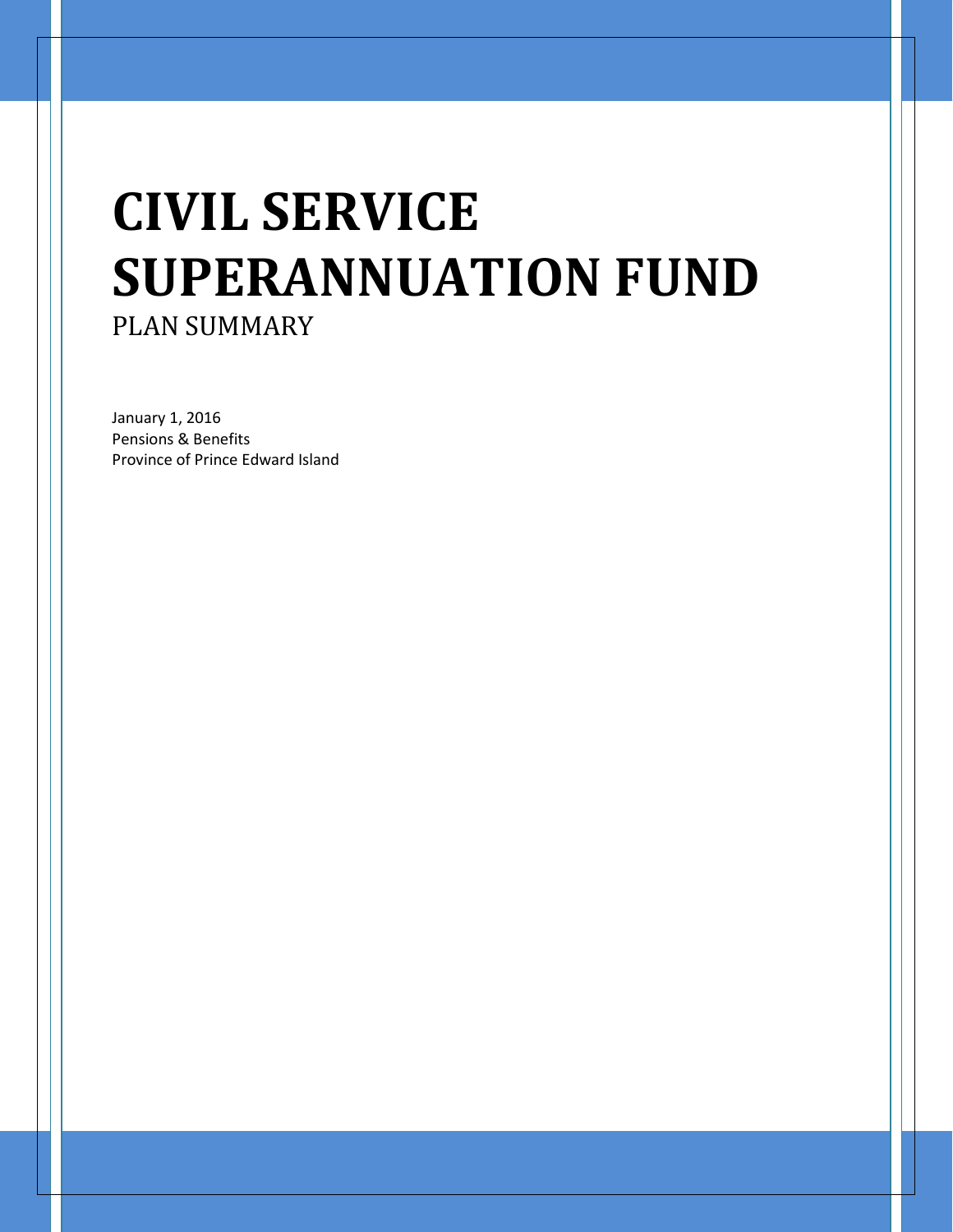# **CIVIL SERVICE SUPERANNUATION FUND PLAN SUMMARY**

### **Table of Contents**

| <u>How much am I and my employer required to contribute to the pension plan?</u> 5 |  |
|------------------------------------------------------------------------------------|--|
|                                                                                    |  |
| How are my earnings protected against the effects of inflation while I am          |  |
|                                                                                    |  |
|                                                                                    |  |
|                                                                                    |  |
|                                                                                    |  |
|                                                                                    |  |
| How is my pension protected against the effects of inflation after I retire?16     |  |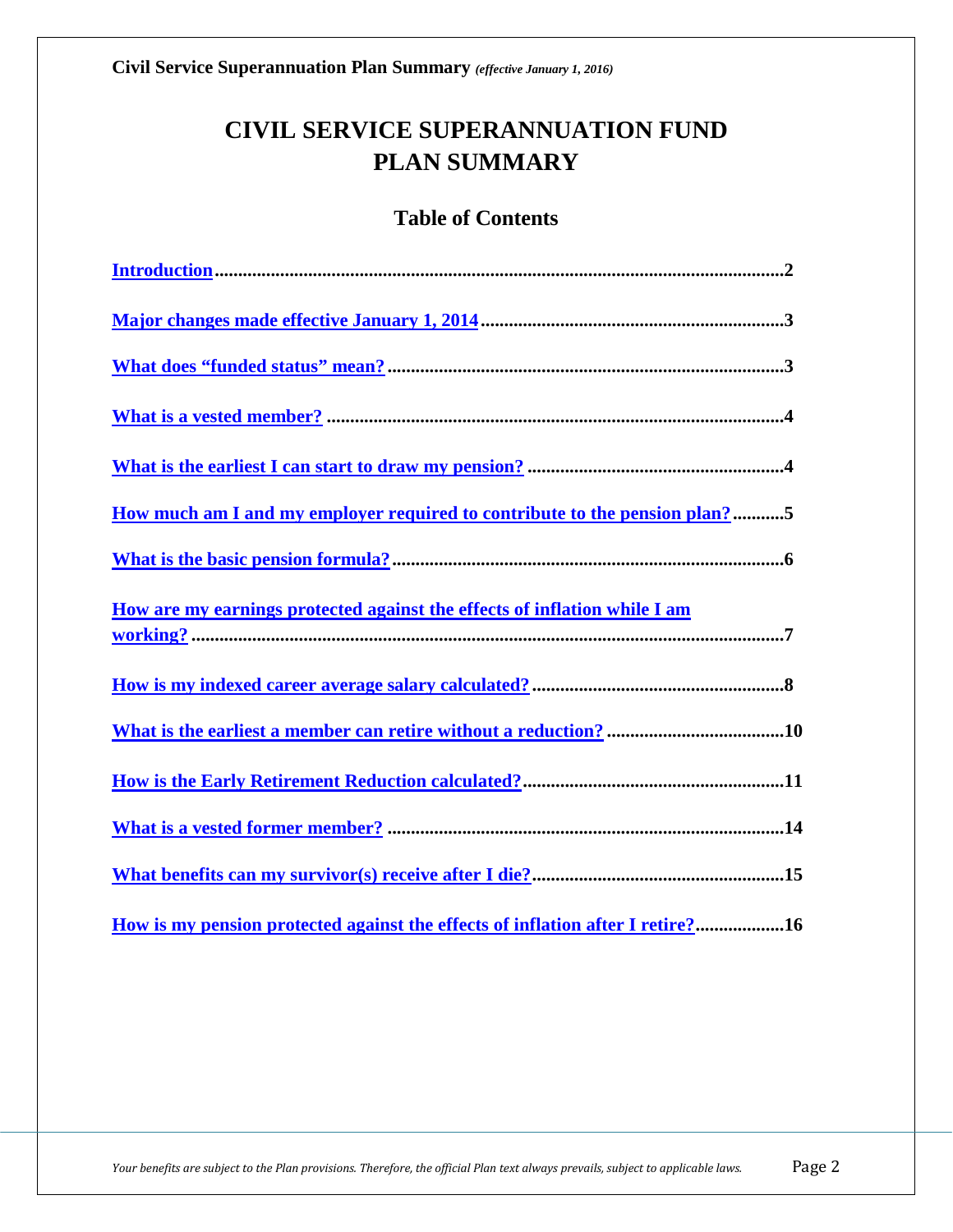# <span id="page-2-0"></span>**Introduction**

The Civil Service Superannuation Fund ("the Plan") was established in 1945, under the *Civil Service Superannuation Act* (CSSA), to provide retirement income to permanent employees of the Province of PEI, Health PEI, and certain participating employers. The Plan also provides survivor benefits to eligible spouses and dependants of deceased members.

The Plan is a contributory, defined benefit pension plan financed by:

- employee contributions (i.e. regular payroll deductions, contributions made for early maternity/paternity leave) which are matched by the employer;
- employee contributions (i.e. purchase of service, transfers) which are not matched by the employer;
- special contributions from the Province of Prince Edward Island, and
- investment earnings from the plan's assets.

The assets of the Plan are held within the Province of Prince Edward Island Master Trust, which is administered by external investment managers. It operates under policy guidelines set by Executive Council and is supervised by an advisory committee to the Minister of Finance. The assets of the Plan are separate from the Operating Fund of the Province.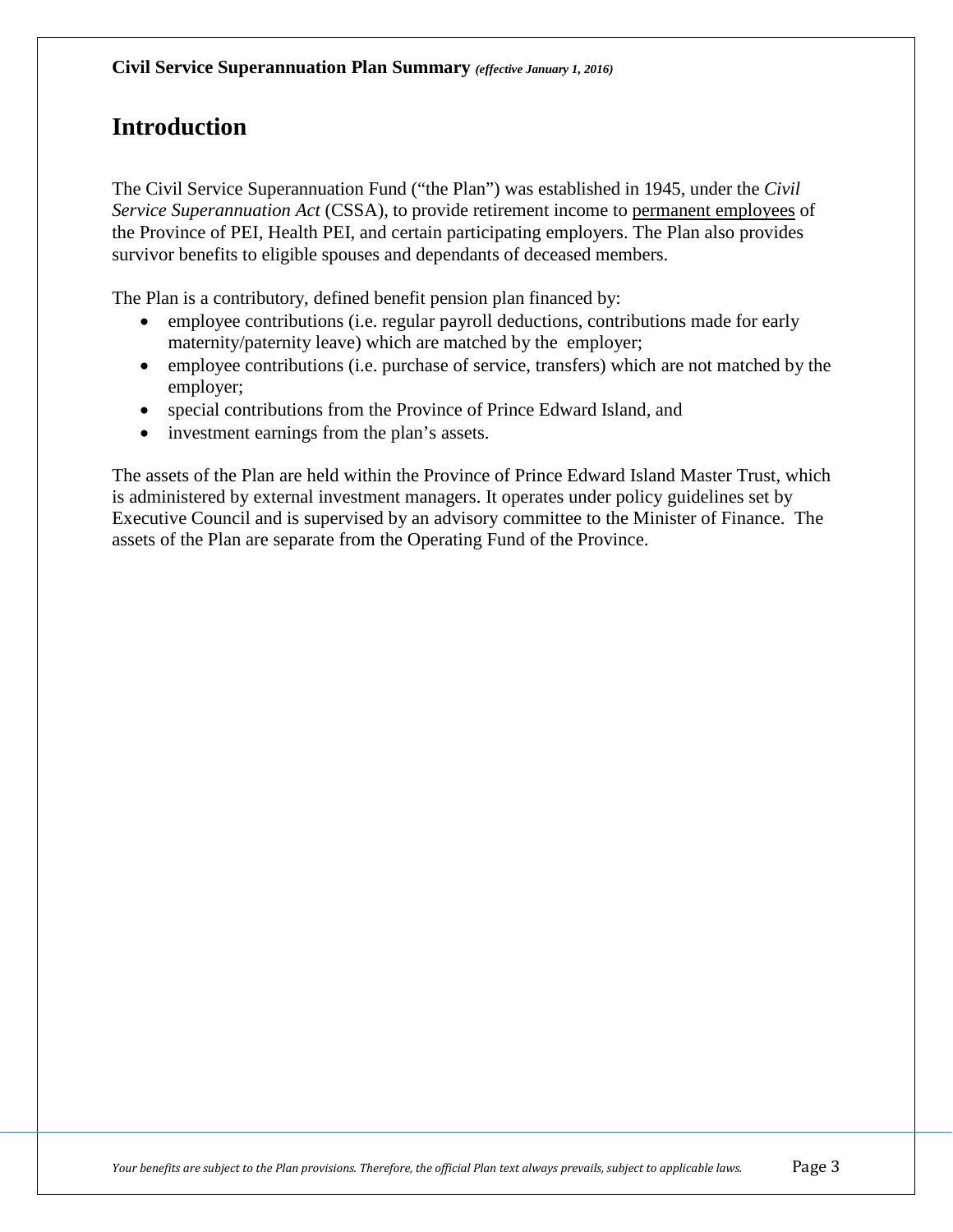# <span id="page-3-0"></span>**Major changes made effective January 1, 2014**

In order to address financial challenges, and to help the Plan remain sustainable, changes were made to the *Civil Service Superannuation Act (*effective January 1, 2014).

The most significant change was the removal of the guaranteed inflation protection (also known as indexation) for both active and inactive members. The guarantee was replaced by a rulesbased formula under which inflation protection is dependent on the funded status of the Plan.

Other Plan changes include delaying when an unreduced pension can be accessed and introducing variable contributions which are activated by changes in the funded status of the Plan.

# <span id="page-3-1"></span>**What does "funded status" mean?**

The *funded status* is a measure of the financial health of the Plan and is calculated annually. Funded status has an impact on things such as fund contribution rates for employees and employers, indexation to be applied to annual pensionable earnings for active members, and adjustments to pension benefits for retirees.

The funded status is calculated by dividing the assets by the liabilities. The result is expressed as a percentage and is known as the funded status.

*Assets* are made up of contributions made by employees and employers, in addition to investment income and special payments.

*Liabilities* are made up of any benefits earned by members at the date the liabilities are measured  $(i.e.$  April  $1<sup>st</sup>$  each year).

> Funded Status  $= 100$  percent (i.e. Assets  $=$  Liabilities) Funded Status less than 100 percent (i.e. Assets less than Liabilities) Funded Status greater than 100 percent (i.e. Assets greater than Liabilities)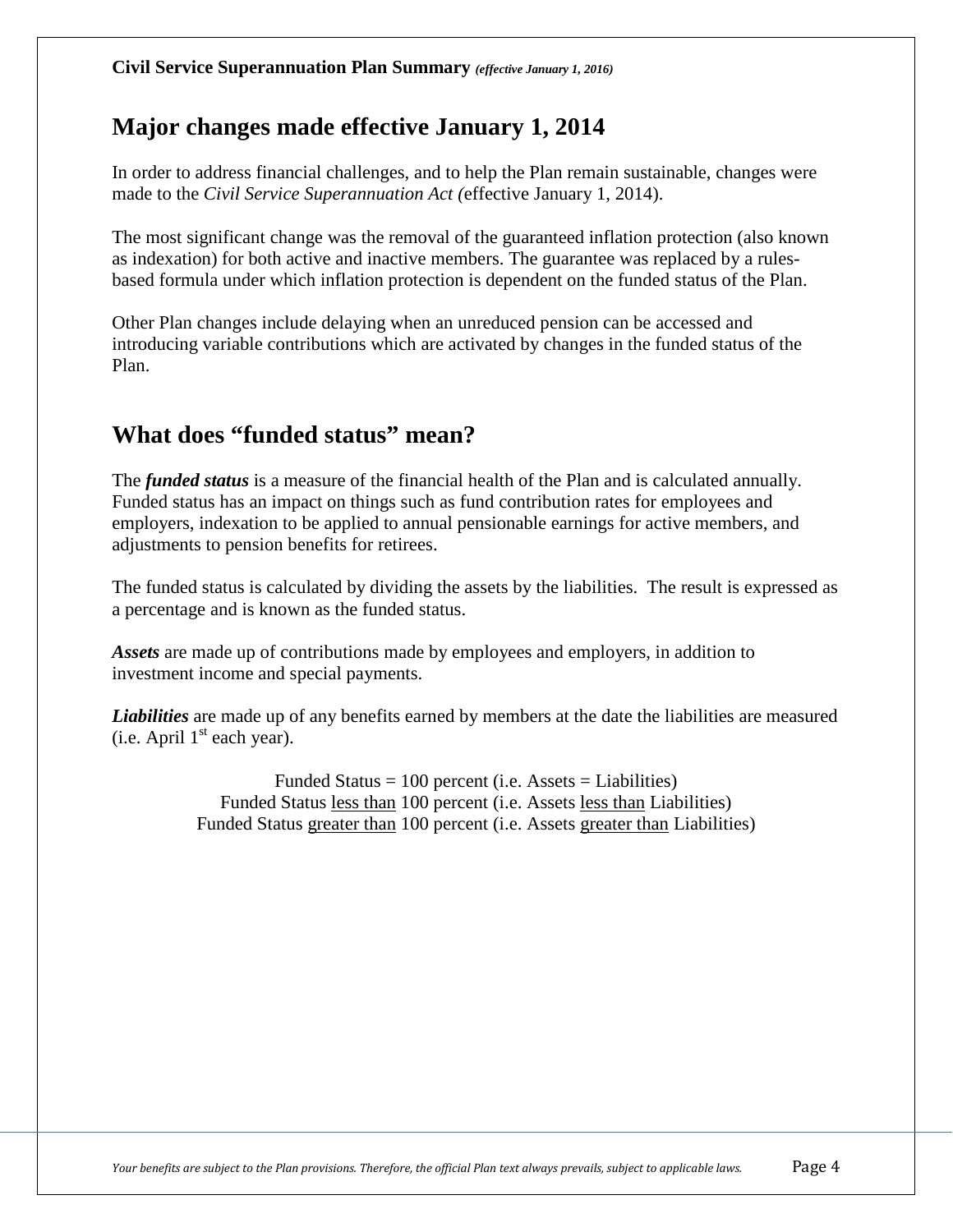### <span id="page-4-0"></span>**What is a vested member?**

A participant's right to a pension (called vesting) occurs after two years of continuous service from the date the member starts to contribute to the plan.

The following may help you understand the vesting concept:

#### Example 1 (**Non-Vested Member**):

Jane Doe is hired on January 1, 2015 and terminated employment on October 1, 2016.

In this example Jane Doe's pension has not vested as she did not have two years of continuous service when she terminated from the Plan.

Upon termination Jane Doe's benefit is a refund of her contributions (plus interest), which she is required to take.

#### Example 2 (**Vested Member**):

John Doe is hired on January 1, 2015 and terminated employment on February 1, 2017.

In this example John Doe's pension has vested as he has more than two years of continuous service when he terminated from the Plan. Upon termination John Doe may:

- a) take a refund of his contributions (plus interest), or
- b) transfer the value of your pension to another defined benefit plan with which the CSSA has a reciprocal transfer agreement, or
- c) leave his contributions in the Plan and draw a pension as early as age 55.

### <span id="page-4-1"></span>**What is the earliest I can start to draw my pension?**

The earliest age at which a vested member or a vested former member can access their pension is age 55.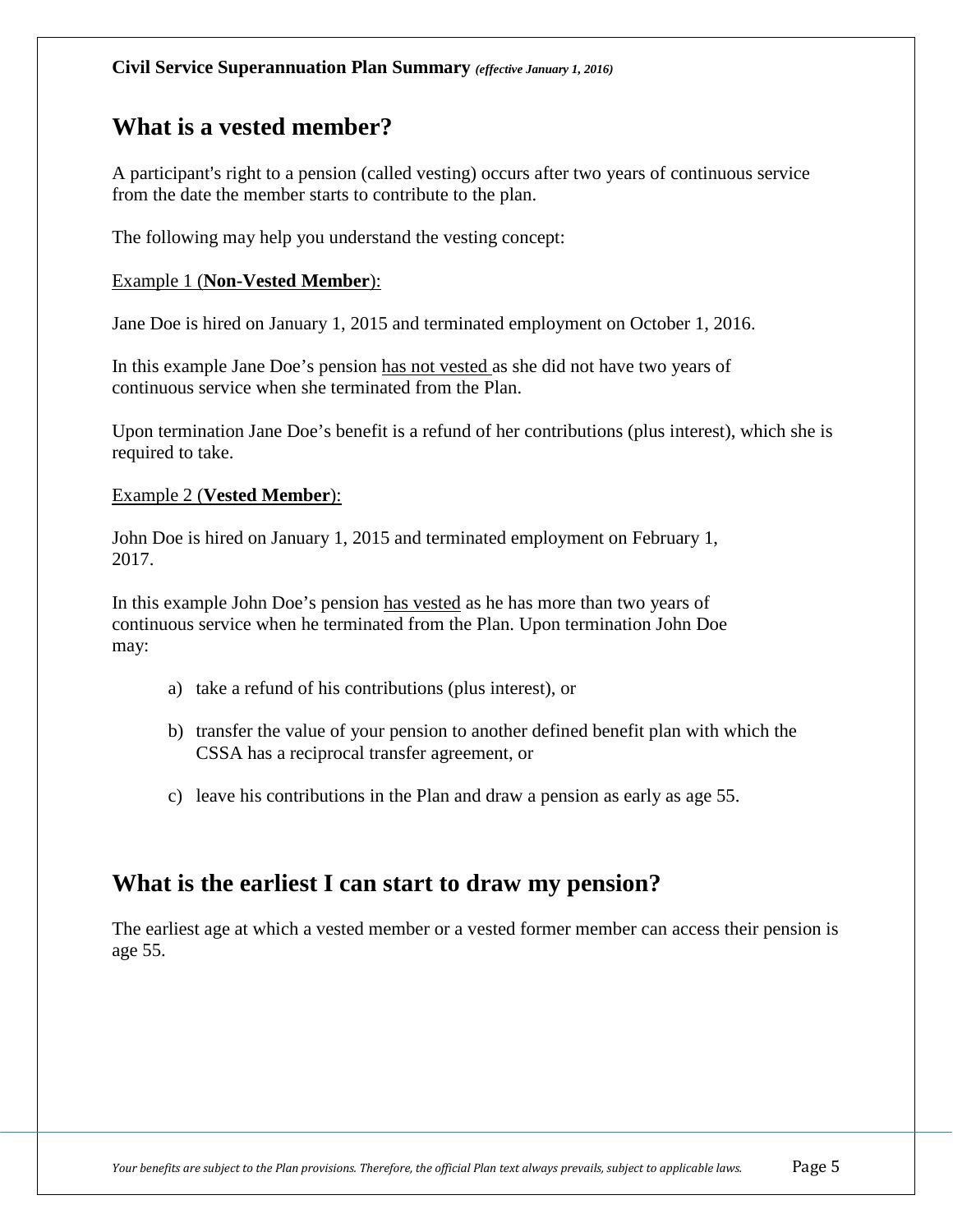# <span id="page-5-0"></span>**How much am I and my employer required to contribute to the pension plan?**

#### *a) Base Contribution Rates*

When the Plan is between 110 and 135 percent funded, base contribution levels are as follows:

- 8.09 percent of pensionable earnings up to the YMPE, and
- 9.75 percent of pensionable earnings in excess of the YMPE.

The employer matches contributions made by the members on a bi-weekly basis.

These employee and employer contributions are known as **"Base Contributions"**

**YMPE** is a Canada Pension Plan (CPP) term that stands for Yearly Maximum Pensionable Earnings and is equal to \$54,900 for 2016. The CPP increases the YMPE amount each year.

#### *b) Variable Contribution Rates*

The Plan also includes a provision for variable contributions. These variable contributions will be based on the funded status as outlined below (note that contribution changes are total and not cumulative).

| <b>Funded Status</b>             | <b>Employee Contributions</b> <sup>5</sup> | <b>Employer Contributions</b> |
|----------------------------------|--------------------------------------------|-------------------------------|
|                                  |                                            |                               |
| Less than $100\%$ <sup>1</sup>   | 9.09 / 10.75                               | 12.09 / 13.75                 |
| 100\% to 110\% $^{2}$            | 9.09 / 10.75                               | 10.09 / 11.75                 |
| <b>Base Contributions</b>        | 8.09 / 9.75                                | 8.09 / 9.75                   |
| (i.e. 110 to $135\%$ )           |                                            |                               |
| 135\% to 145\% $3\frac{135}{10}$ | 7.09 / 8.75                                | 6.09 / 7.75                   |
| $145% +$                         | 7.09 / 8.75                                | 4.09 / 5.75                   |

1. Employer contribution rate remains in effect until a funded status of  $\geq 105\%$  is attained.

2. Employee and Employer contribution rates remain in effect until a funded status of  $\geq 115\%$  is attained.

3. Employee and Employer contribution rates remain in effect until a funded status of  $\geq 130\%$  is attained.

4. Employer contribution rate remains in effect until a funded status of  $\geq 140\%$  is attained.

5. Employee contributions are subject to the *Income Tax Act* Rules for maximum contributions.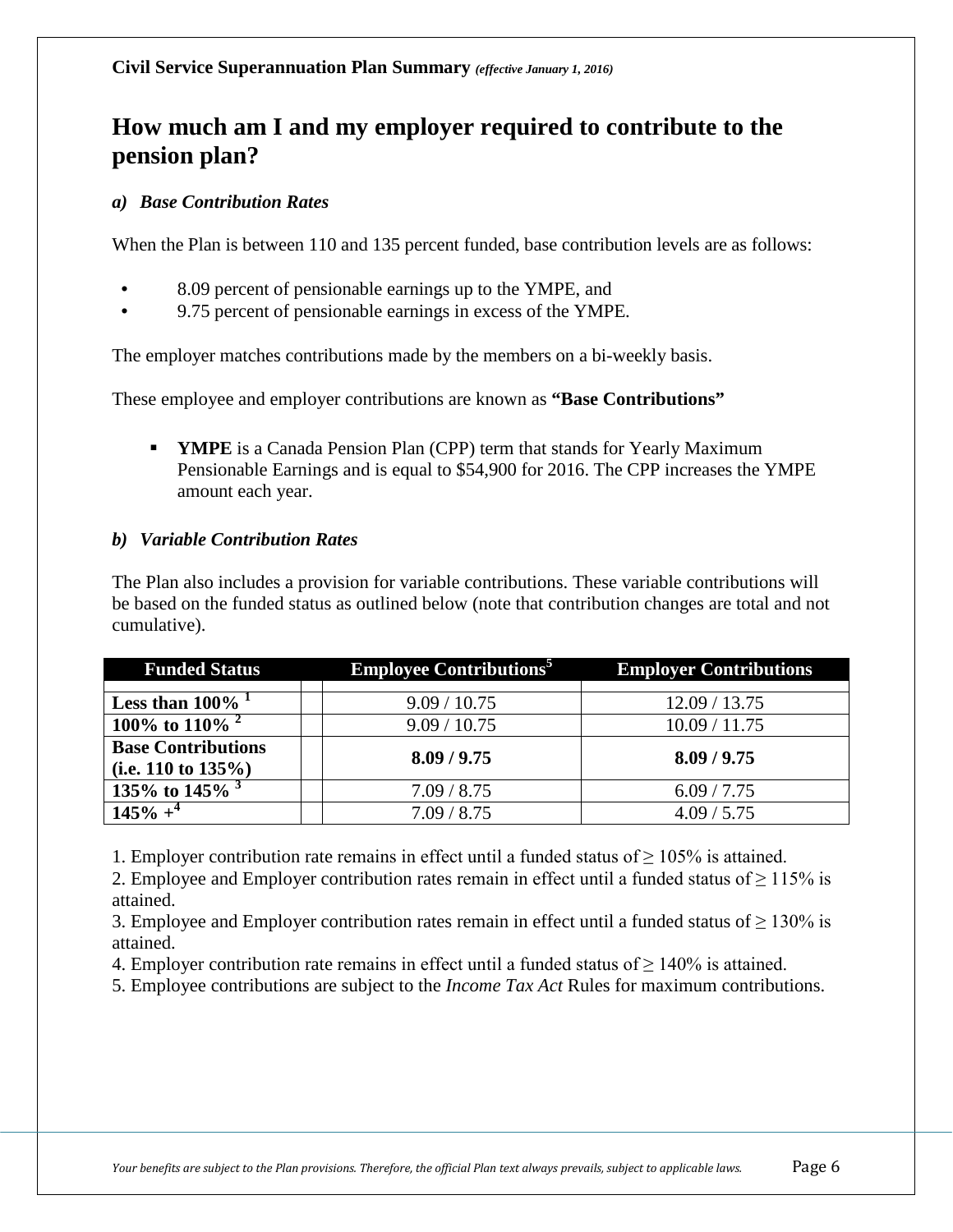### <span id="page-6-0"></span>**What is the pension formula?**

The simplified pension formula, (which does not reflect the offset at age 65 for estimated Canada Pension Plan (CPP) benefits), is;

**"2%"** *times* **"years of pensionable service"** *times* **"indexed career average salary"**

While the simplified pension formula was maintained after the Plan re-design, the "best three years' average salary" has been replaced with an "indexed career average salary" in which the indexation is dependent on the Plan's funded status.

> *"Indexed Career Average Salary", for the purposes of this summary, means the average of all earnings (after indexation has been applied) over the career of the member while in the Plan.*

It is important to note that the dollars of pension benefits earned prior to 2014 will not be affected under the new design. Also, future indexation and benefit once awarded or earned respectively, become part of the base pension and will not be reduced.

For a more comprehensive calculation, you must use the following formula:

| <b>PART 1</b> (for earnings less than the CPP's annual YMPE limit)                                                       |                                                                                                                                                                                             |  |
|--------------------------------------------------------------------------------------------------------------------------|---------------------------------------------------------------------------------------------------------------------------------------------------------------------------------------------|--|
| $\cdot 1.3\%$ " times<br>"years of pensionable service" times<br>"indexed career average salary"                         | This portion is payable to the member for his<br>or her lifetime.                                                                                                                           |  |
| $\cdot 0.7\%$ " times<br>"years of pensionable service" times<br>"indexed career average salary up to the<br>YMPE"       | This portion is payable to the member until the<br>month following his or her 65 <sup>th</sup> birthday.                                                                                    |  |
|                                                                                                                          | <b>PART 2 (for earnings greater than the CPP's annual YMPE limit)</b>                                                                                                                       |  |
| $\frac{420}{s}$ times<br>"years of pensionable service" times<br>"indexed career average salary over the<br><b>YMPE"</b> | If a member's average salary is above the<br>average YMPE, this portion is payable to the<br>member for his or her lifetime and is added to<br>the lifetime portion calculated from Part 1. |  |

*"YMPE" is a Canada Pension Plan (CPP) term that stands for Yearly Maximum Pensionable Earnings and is equal to \$54,900 for 2016. The CPP increases the YMPE amount each year.*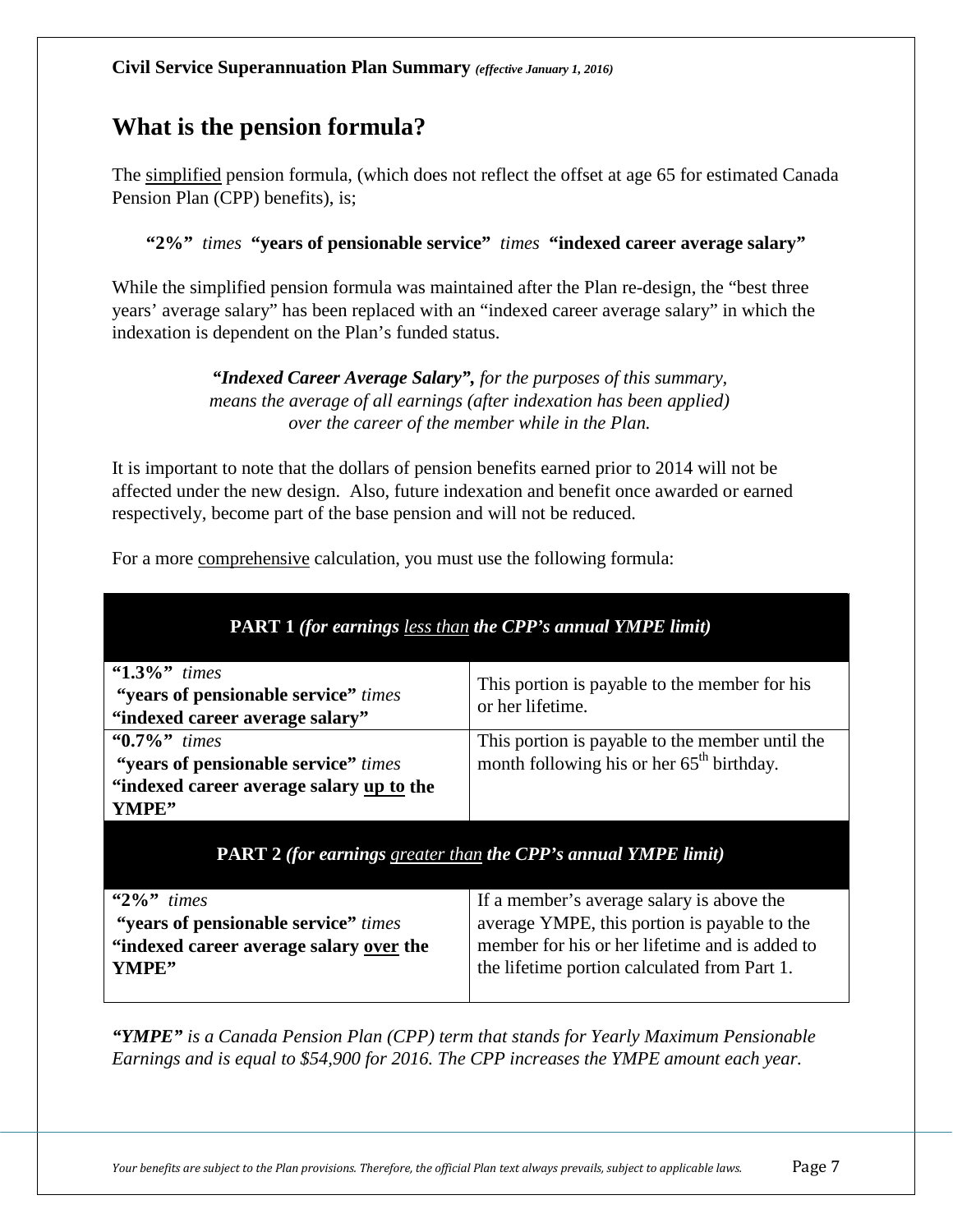# <span id="page-7-0"></span>**How are my earnings protected against the effects of inflation while I am working?**

In order to calculate your career indexed average salary, all of your historical earnings will be indexed annually, if the funded status allows. However, for 2016, indexation is fixed at 1.5 percent per annum; after 2016, pre-retirement indexation will only be awarded annually when the funded status is greater than 100 percent. If the funded status falls below 100 percent, no indexation will be awarded for that following year.

| <b>Funded Status</b> | <b>Pre-Retirement Indexation</b> |  |
|----------------------|----------------------------------|--|
|                      |                                  |  |
| Less than $100\%$    | Suspended                        |  |
| $100\% +$            | Provided                         |  |

The maximum pre-retirement indexation that the Plan can award is 100 percent of the increase in the Average Industrial Wage (AIW) in Canada. The minimum inflation protection is zero percent, and there may be years in which only partial indexation is awarded.

If full indexation is not awarded in any year after 2016, and subsequently the Plan's funded status reaches 115 percent, the Plan allows for the awarding of missed indexation on a goforward basis.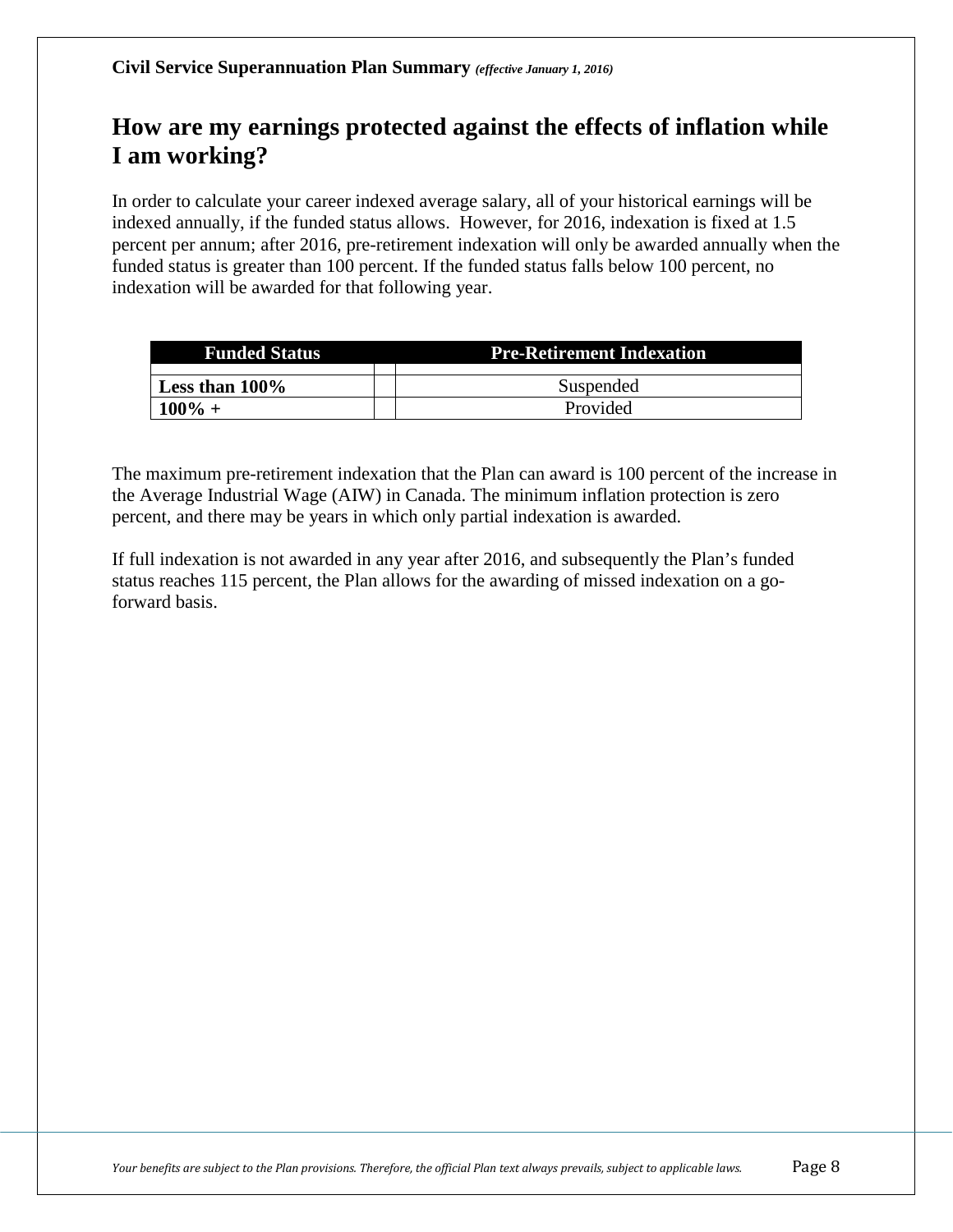# <span id="page-8-0"></span>**How is my indexed career average salary calculated?**

Average salary is calculated using your annually indexed earnings over the course of your career. For those members who work part-time, your earnings will be annualized to what you would have earned had you worked full-time.

All past earnings will be adjusted upwards to protect against the effects of inflation from the year earned to the year of termination. This is commonly referred to as indexation and the level of indexation shall be determined each year based on the Plan's prior year funded status. Indexation must be awarded if the Plan is greater than 100% funded, and if the Plan's funded status falls below 100% indexation must not be awarded.

**Example A** shows how an *indexed career average* is calculated for full-time members with service earned post-December 31, 2013. In this example, the average salary is calculated as follows:

(\$63,100 + \$63,546 + \$62,577 + \$63,050 + 63,523 + \$63,996) *divided by* 6 = **\$63,299**

| 2014     | 2015     | 2016     | 2017     | 2018     | 2019     |
|----------|----------|----------|----------|----------|----------|
|          |          |          |          |          | \$63,100 |
|          |          |          |          | \$62,000 | \$63,546 |
|          |          |          | \$61,350 | \$61,350 | \$62,577 |
|          |          | \$60,900 | \$61,814 | \$61,814 | \$63,050 |
|          | \$60,450 | \$61,357 | \$62,277 | \$62,277 | \$63,523 |
| \$60,000 | \$60,900 | \$61,814 | \$62,741 | \$62,741 | \$63,996 |

#### **EXAMPLE A**

- The underlined earnings shown on the diagonal are as provided for by way of a collective agreement.
- Earnings to the right of each underlined value demonstrate what happens, on an annual basis, to your earnings for pension purposes (i.e. indexation where applicable).
- After 2016, indexation shall not be awarded when the funded status is less than 100 percent.
- Remember, indexation applied for 2014, 2015, and 2016 is pre-set at 1.5 percent.
- 2018 demonstrates how earnings are treated where indexation is not awarded for a year (in this example, the funded status for 2017 had to have been  $<100\%$ ). For pension purposes, the earnings from 2017 remain unchanged when carried forward for 2018.
- Indexation applied for 2019 is at a rate of 2.0 percent for this example, but the actual indexation applied to 2019 earnings will be determined by the funded status calculated in 2018.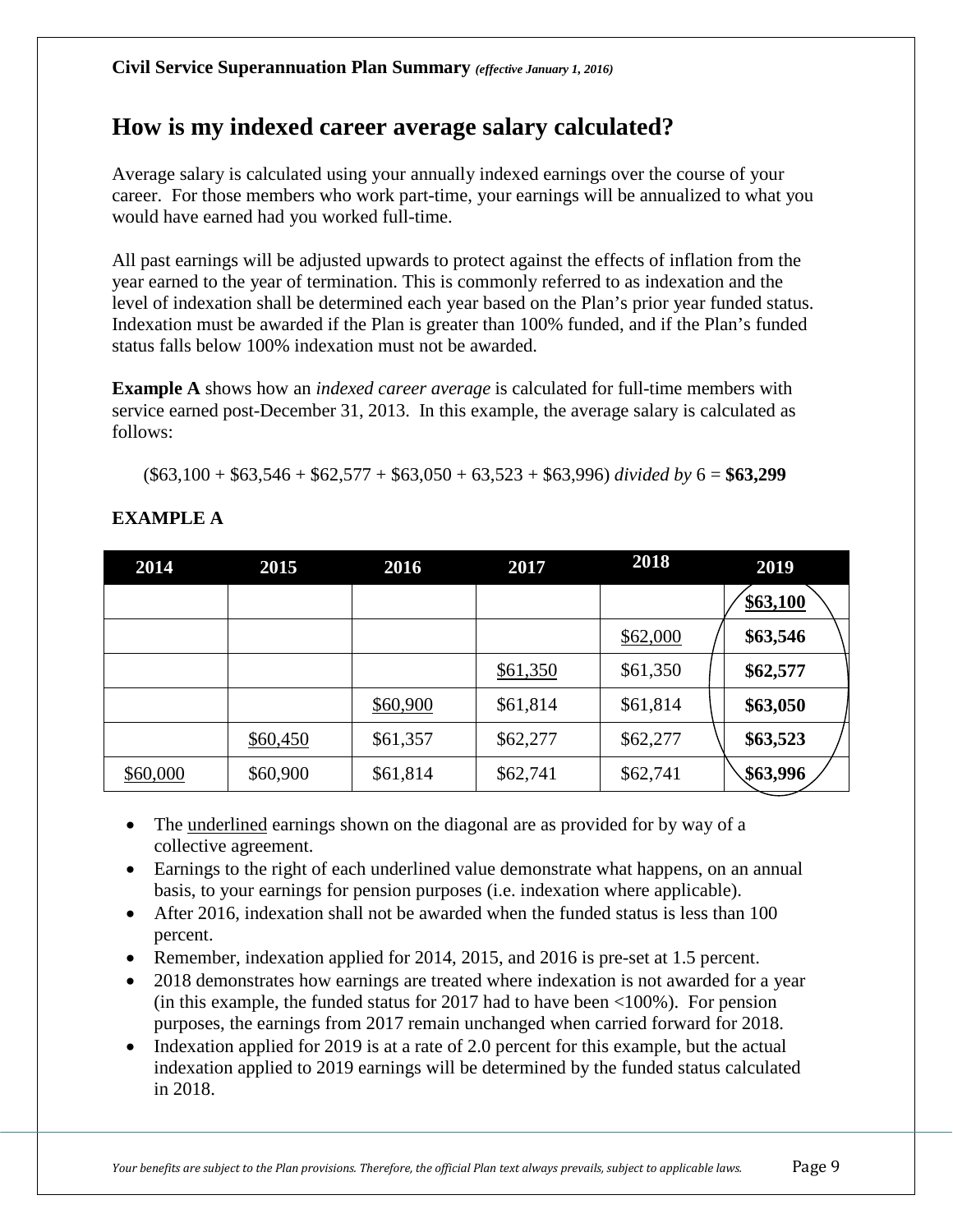#### **Civil Service Superannuation Plan Summary** *(effective January 1, 2016)*

**Example B** shows how an *indexed career average* is calculated for full-time members with service earned prior to January 1, 2014.

For service earned prior to January 1, 2014, the average salary continues to be calculated using the best three-years and the best three-years average is applied to all pre-2014 service. This results in the average salary of \$44,000 being assigned to each year of service pre-2014, and will be indexed each year to retirement.

In this example, the best-three average salary is calculated as follows:

(\$45,000 + \$44,000 + \$43,000) *divided by* 3 = **\$44,000**

| Year<br><b>Service</b><br><b>Earned</b> | <b>Actual</b><br><b>Pensionable</b><br><b>Earnings</b> | <b>Average of</b><br><b>Best-three at</b><br><b>December 31, 2013</b> |
|-----------------------------------------|--------------------------------------------------------|-----------------------------------------------------------------------|
| 2013                                    | \$45,000                                               | \$44,000                                                              |
| 2012                                    | \$44,000                                               | \$44,000                                                              |
| 2011                                    | \$43,000                                               | \$44,000                                                              |
| $\cdots$                                | $\cdots$                                               | $\cdots$                                                              |
| 2000                                    | \$35,000                                               | \$44,000                                                              |
| $\cdots$                                | $\cdots$                                               | $\cdots$                                                              |
| 1990                                    | \$25,000                                               | \$44,000                                                              |

#### **EXAMPLE B**

Example B will determine your best-three year average salary which will then be indexed, provided the funded status is at least 100 percent, each year until retirement.

For members who earned service both before and after January 1, 2014, it is a combination of both examples A and B that will be used to calculate your average salary.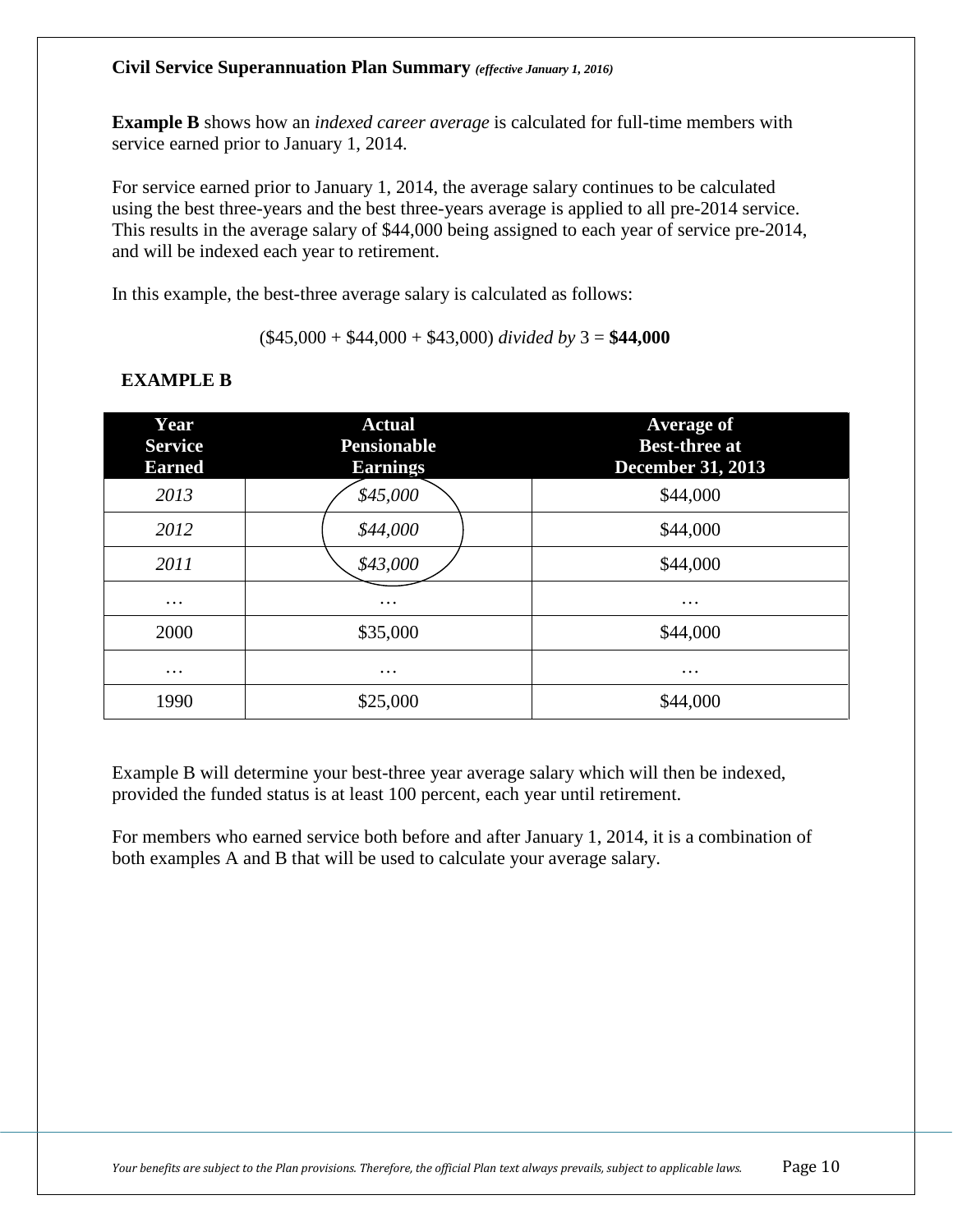### <span id="page-10-0"></span>**What is the earliest a member can retire without a reduction?**

*Please note that all service, be it pre-2019 or post-2018, is considered when assessing a member's eligibility for an unreduced pension.*

#### *Members who retire prior to 2019 (Rule of 30/60)*

Vested members who retire prior to 2019 can access an unreduced pension if they satisfy one of the following criteria:

- attain 30 or more years of pensionable service (while being at least 55 years of age); or
- attain the age of 60.

#### *Members who retire after 2018 (Rule of 32/62)*

Vested members who retire after 2018 can access an unreduced pension if they satisfy one of the following criteria:

- attain 32 or more years of pensionable service (while being at least 55 years of age); or
- attain the age of 62.

For deferred members, the earliest unreduced date is determined when the service is rendered. For further information, contact the Pensions and Benefits office.

**Does this mean that if I retire after 2018 all my service will be subject to the rule of 32/62 (i.e. need to have 32 years of service or be 62 years of age to avoid a reduction)?**

*No, your service prior to 2019 will still be assessed under the rule of 30/60 (i.e. need to have 30 years of service or be 60 years of age to avoid a reduction).*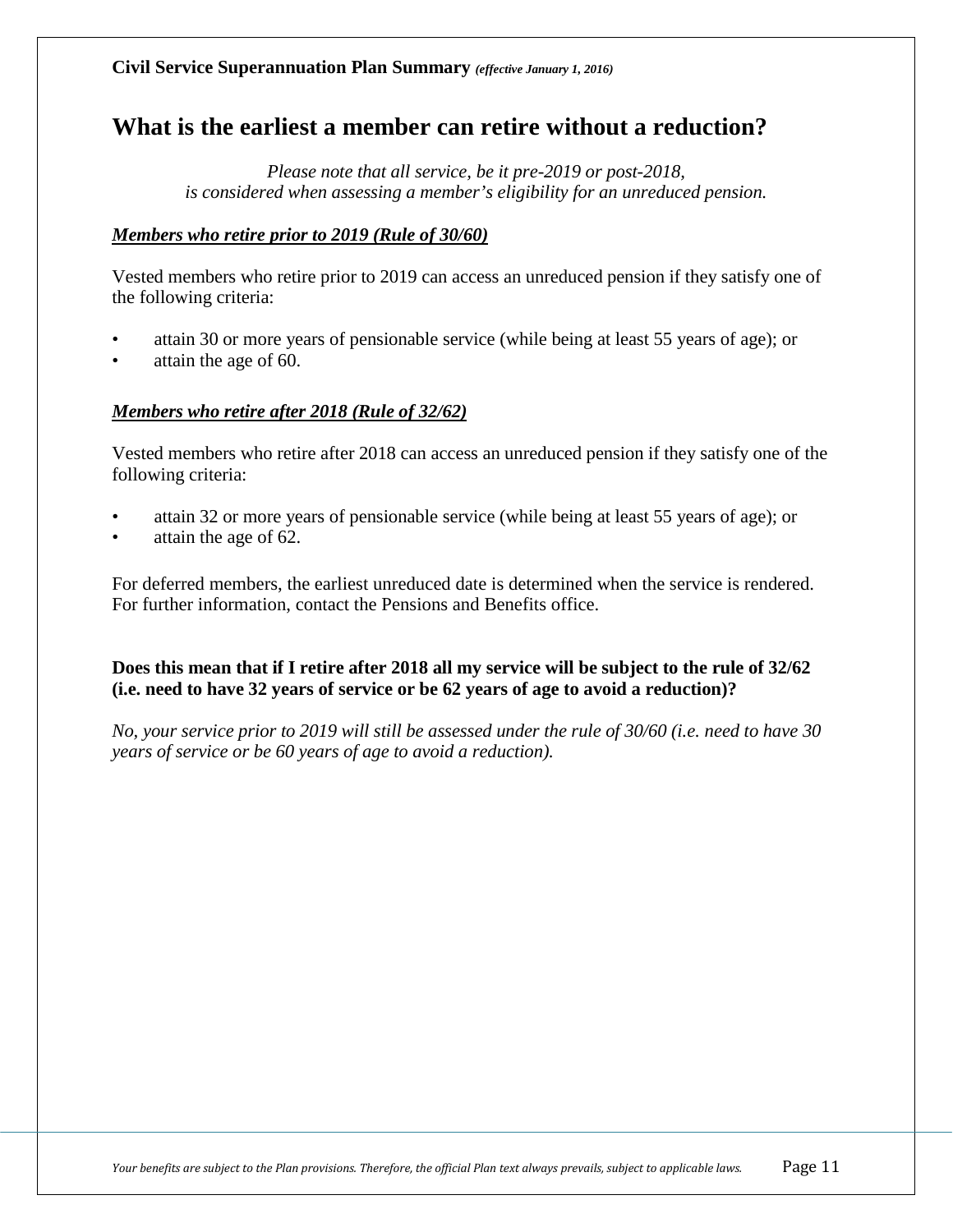### <span id="page-11-0"></span>**How is the Early Retirement Reduction calculated?**

*Please note that all service, be it pre-2019 or post-2018, is considered when assessing the early retirement reduction.*

#### *Members who retire with service prior to 2019 only*

The total pension amount is reduced by the lesser of:

- a) 3.0 percent for each year prior to attaining 30 years of pensionable service, or
- b) 3.0 percent for each year prior to age 60.

#### *Members who retire with service both before and after January 1, 2019*

- $\triangleright$  For that portion of the pension amount *earned prior to 2019*, the pension amount is reduced by the lesser of:
	- a) 3.0 percent for each year prior to attaining 30 years of pensionable service, or
	- b) 3.0 percent for each year prior to age 60.

#### **AND**

- For that portion of the pension amount *earned after 2018*, the pension amount is reduced by the lesser of:
	- a) 3.0 percent for each year prior to attaining 32 years of pensionable service, or
	- b) 3.0 percent for each year prior to age 62.

#### *PLEASE NOTE:*

- *Total service for your career is taken into account when adjudicating the early retirement reduction rules.*
- *If you retire after 2018, to fully avoid any early retirement reduction, you must satisfy the rule of 32/62 (i.e. attain 32 years of service or attain age 62).*
- *It should be noted that the early retirement reduction is applied to both the life-time and bridge benefits, and remains in effect for the duration of the benefit payment period.*
- *Reductions are calculated to the day.*
- *The portion of your pension that was earned prior to 2019 will continue be assessed using the rule of 30/60. The degree to which this change will affect you will be determined by how many years of service you earned before and after January 1, 2019. If a significant amount of your service occurred prior to 2019, then retiring without meeting the rule of 32/62 will produce a slightly larger reduction than what you would have faced before pension reform. The following examples illustrate this.*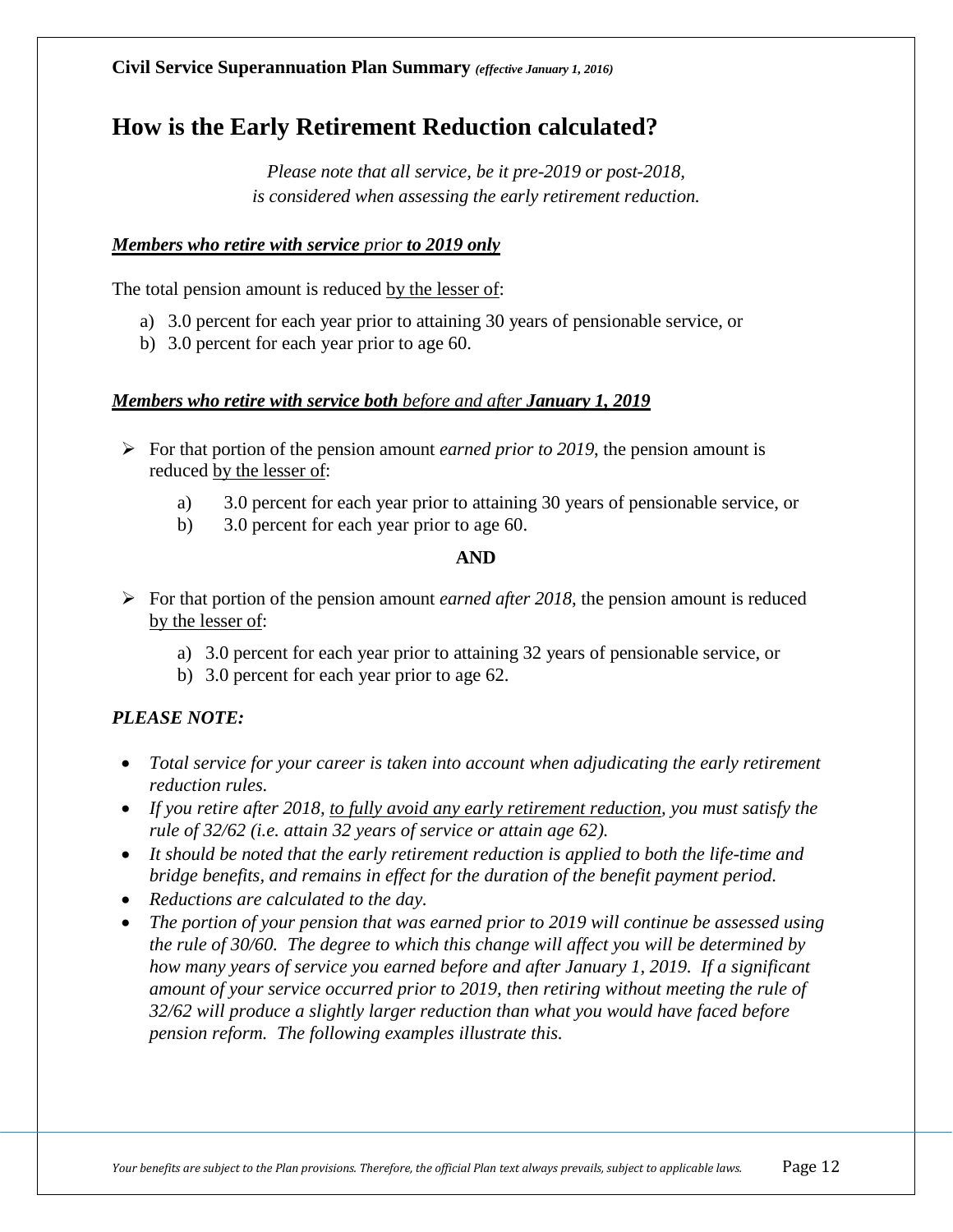#### **Example 1:**

John Doe plans on retiring when he earns \$36,000 of annual CSSF pension (which is approximately 60% of his pre-retirement income). John retires in 2023 (which is 5 years after the early retirement rule changes that take effect January1, 2019).

- Age at Retirement  $=$  58
- **Pension Amount (before reduction)** Service from  $1993 - 2018 = 25.0$  yrs  $\rightarrow 25$  x 2% x 60,000 = \$30,000 Service from 2019-2023 =  $5.0 \text{ yrs} \rightarrow 5 \text{ x } 2\% \text{ x } 60,000 = $6,000$  $\text{TOTAL}$  SERVICE =  $\qquad 30.0 \text{ yrs}$  \$36,000
- Average Salary at Retirement  $=$  \$60,000

| <b>Service</b>                             | <b>Pension Amount</b><br><b>Before Reduction</b><br><b>Factor</b> | <b>Reduction</b><br><b>Factor to be</b><br><b>Applied</b> | <b>Pension Amount</b><br><b>After Reduction</b><br><b>Factor</b> |
|--------------------------------------------|-------------------------------------------------------------------|-----------------------------------------------------------|------------------------------------------------------------------|
| 1993 -2018 (25 yrs)                        | \$30,000                                                          | $0\%$<br>(based on rule<br>of 30/60)                      | \$30,000                                                         |
| 2018-2023 (5 yrs)                          | \$6,000                                                           | $6\%$<br>(based on rule<br>of $32/62$ )                   | \$5,640                                                          |
| <b>TOTAL SERVICE</b><br>$(30 \text{ yrs})$ | \$36,000                                                          |                                                           | \$35,640                                                         |

As 5 years of John's service is after 2018, the pension earned during those 5 years is subject to the new early retirement rules. Under that calculation, John faces a 6 percent reduction (he is 4 years short of age 62 but only 2 years short of 32 years so the smaller reduction is applied – i.e. 2 years "x" 3 percent for each year short of threshold). If he wishes to attain his goal of \$36,000 of pension income he will have to work about another three month. Example 2 illustrates the impact of working another 3 months.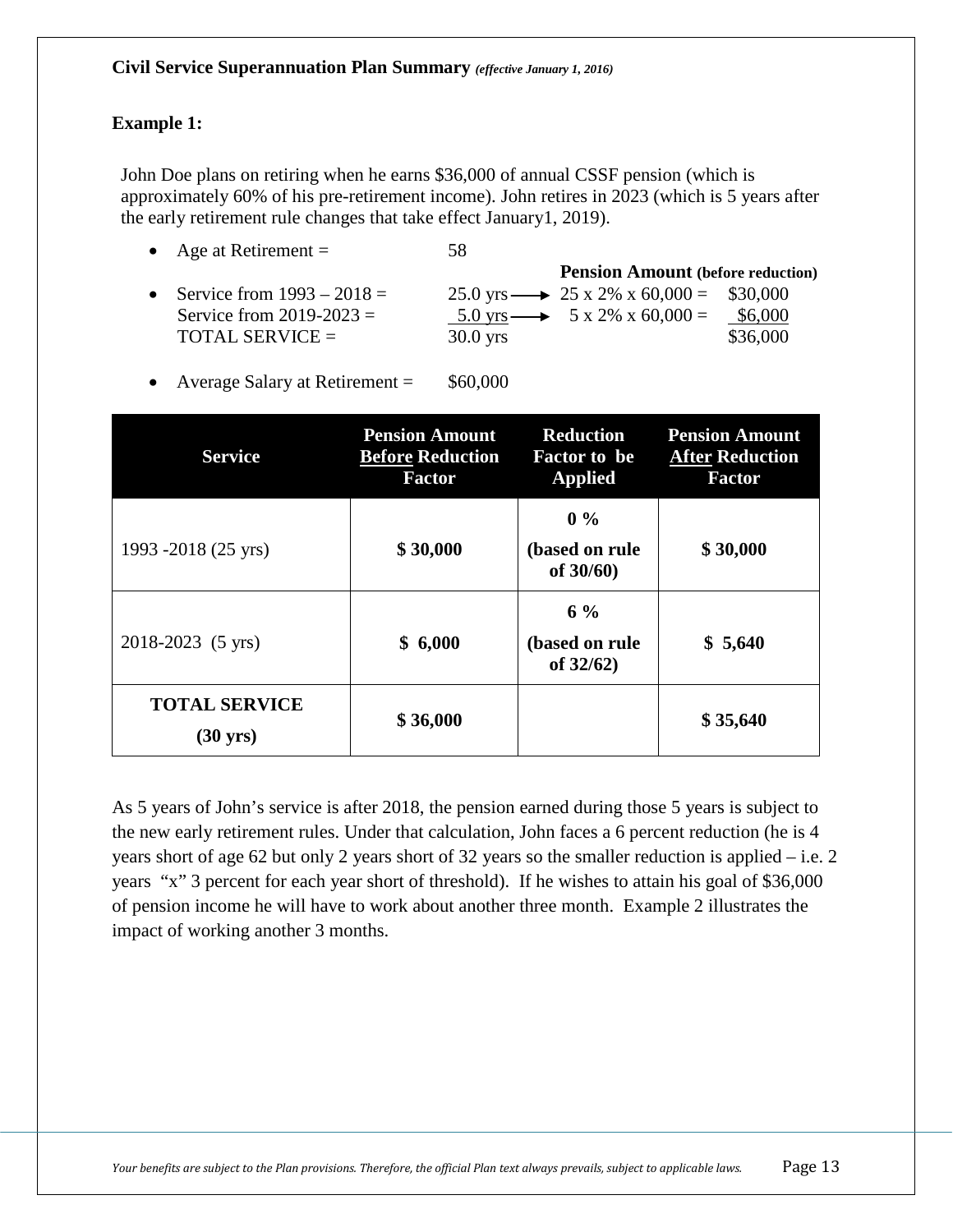#### **Example 2:**

Given John's target amount of take home pension was \$36,000, if he works an extra 3 months he will materially attain his goal. The following example illustrates this scenario.

| • Age at Retirement $=$      | 58.25       |                                                         |
|------------------------------|-------------|---------------------------------------------------------|
|                              |             | <b>Pension Amount (before reduction)</b>                |
| • Service re $1993 - 2018 =$ |             | 25.00 yrs $\longrightarrow$ 25 x 2% x 60,000 = \$30,000 |
| Service re $2019 - 2023 =$   |             | 5.25 yrs $\longrightarrow$ 5.25 x 2% x 60,000 = \$6,300 |
| <b>TOTAL SERVICE =</b>       | $30.25$ yrs | \$36,300                                                |

• Average Salary at Retirement = \$60,000

| <b>Service</b>                                | <b>Pension Amount</b><br><b>Before Reduction</b><br><b>Factor</b> | <b>Reduction</b><br><b>Factor to be</b><br><b>Applied</b> | <b>Pension Amount</b><br><b>After Reduction</b><br><b>Factor</b> |
|-----------------------------------------------|-------------------------------------------------------------------|-----------------------------------------------------------|------------------------------------------------------------------|
| 1993 -2018 (25 yrs)                           | \$30,000                                                          | $0\%$<br>(based on rule<br>of $30/60$ )                   | \$30,000                                                         |
| 2018-2023 $(5.25 \text{ yrs})^1$              | \$6,300                                                           | $5.25\%$<br>(based on rule<br>of $32/62$ )                | \$5,969                                                          |
| <b>TOTAL SERVICE</b><br>$(30.25 \text{ yrs})$ | \$36,300                                                          |                                                           | \$35,969                                                         |

1 The pension amount earned for post-2018 service is slightly higher and the reduction factor is slightly lower as the employee has rendered another 3 months service.

While John still faces a small reduction to the post-2018 portion of his pension, the overall amount is now materially equal to his pension income goal of \$36,000.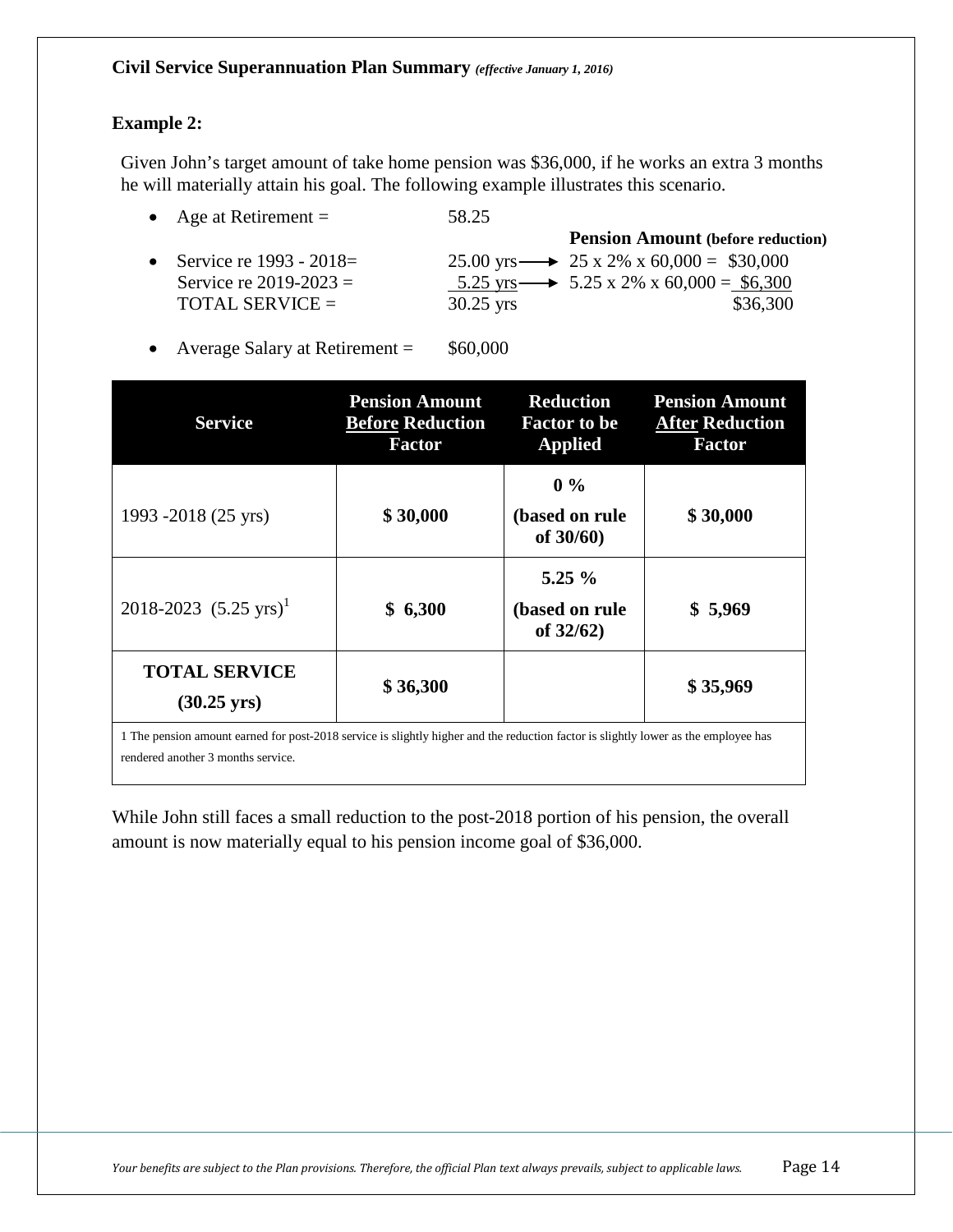### <span id="page-14-0"></span>**What is a vested former member?**

You are a vested former member if you were vested when you terminated employment, but have not yet accessed your pension benefits. This is commonly referred to as a deferred pension.

#### *PLEASE NOTE:*

- *The value of the deferred pension benefit will be increased annually in line with the indexation awarded to pensioners. This adjustment is awarded from the date of termination to the date your pension commences.*
- *It is not when the deferred pension commences to be paid that determines which early retirement reduction rule will apply, rather it is when the service was rendered (i.e. pre-2019 and/or post-2018) that will determine reduction treatment.*
- *It is the member's responsibility to contact the plan administrator and make application to commence drawing the deferred pension.*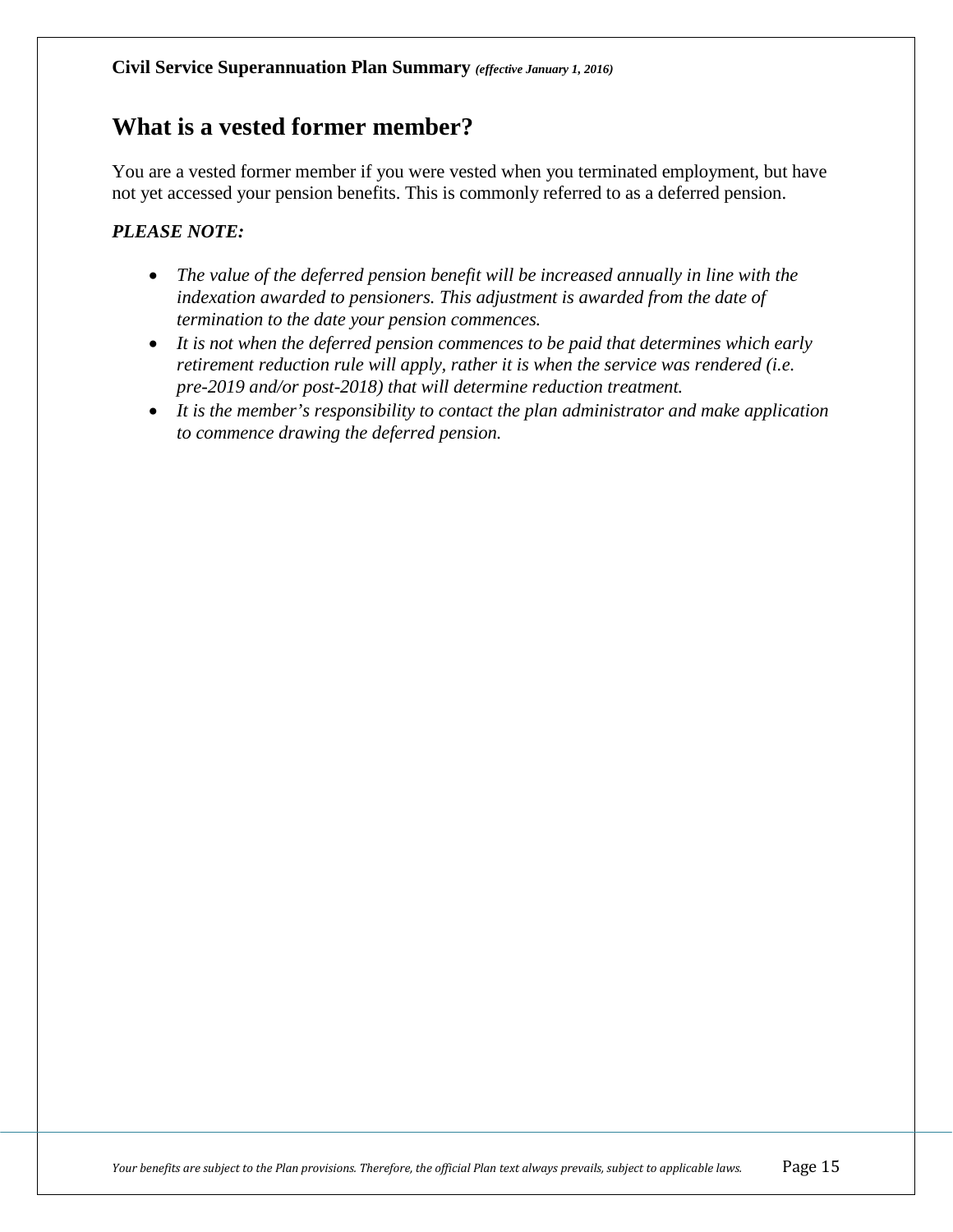# <span id="page-15-0"></span>**What benefits can my survivor(s) receive after I die?**

The Plan will provide survivor benefits to your spouse and dependants, if eligible per the legislation.

The following applies to Active and Retired members.

| <b>Member's Survivors</b>    | <b>Benefit Entitlement</b>           | <b>Frequency / Duration</b>   |
|------------------------------|--------------------------------------|-------------------------------|
| Spouse Only                  | 60% of member's pension              | Payable monthly for spouse's  |
|                              | entitlement                          | lifetime                      |
| <b>Spouse and Dependants</b> | 60% of member's pension              | Payable monthly to spouse for |
|                              | entitlement                          | spouse's lifetime             |
|                              | plus                                 |                               |
|                              | 1/6 of the Spouse's entitlement is   | Payable monthly to dependants |
|                              | payable equally to a maximum of 4    | until deemed non-dependant    |
|                              | dependants                           |                               |
| <b>Dependants Only</b>       | The Spouse's entitlement is payable. |                               |
|                              | equally to dependants                | Payable monthly to dependants |
|                              | plus                                 | until deemed non-dependant    |
|                              | 1/6 of the Spouse's entitlement is   |                               |
|                              | payable equally to a maximum of 4    |                               |
|                              | dependants                           |                               |
| None                         | Refund of contributions (plus        | Lump sum paid to Member's     |
|                              | interest) less any pension benefits  | Estate                        |
|                              | received                             |                               |

If the Plan Member is not vested then his/her contributions plus interest are refunded to the Member's Spouse, and if no Spouse, then to the Member's Estate.

A dependant is defined as:

- 1) a child under the age of eighteen;
- 2) a child in full-time attendance at an institution of post secondary education, and under the age of twenty-one; or
- 3) a child who is dependent on the individual by reason of mental or physical infirmity.